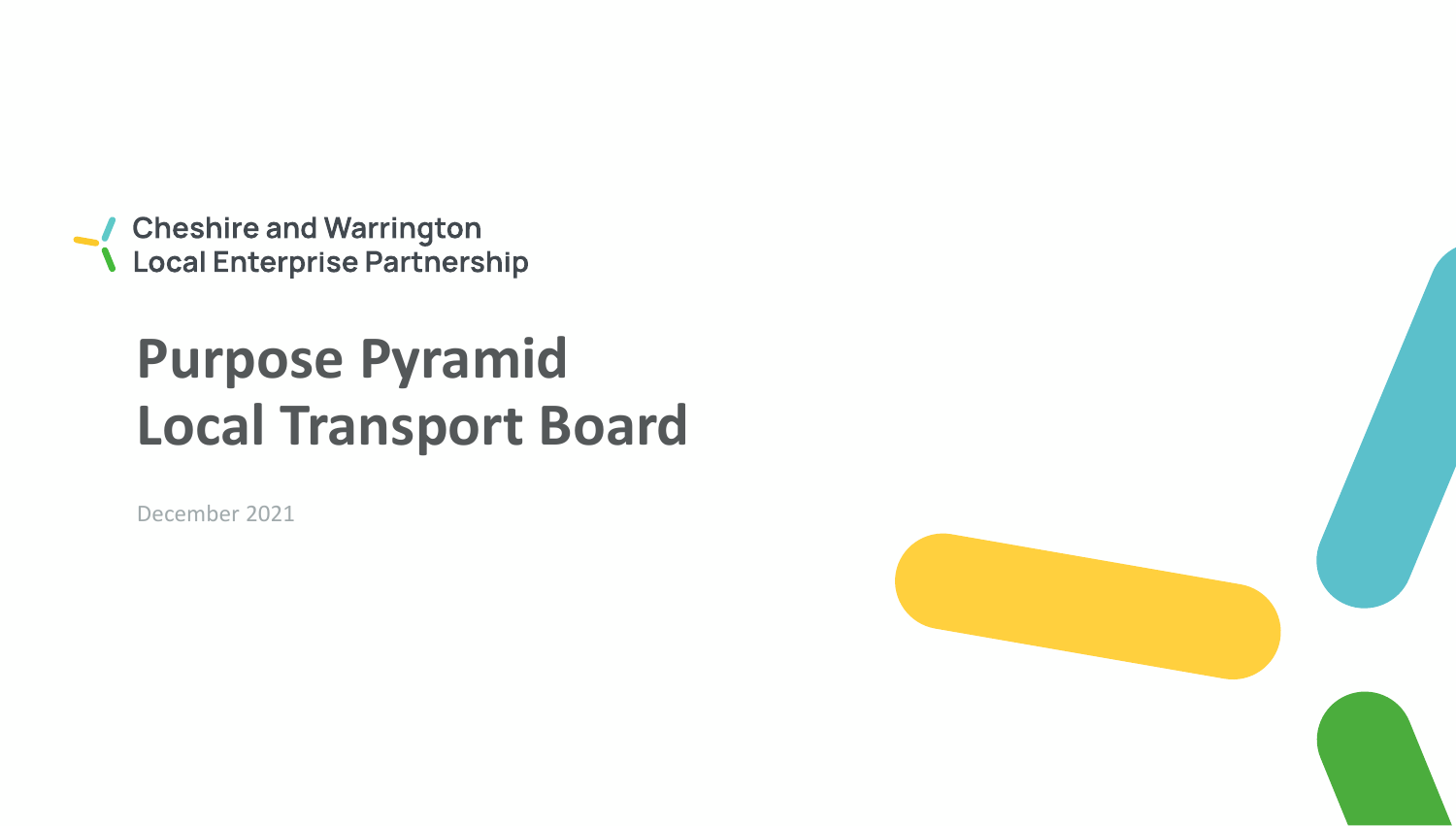## **Purpose Pyramid**

| To advise the Cheshire and Warrington<br>LEP on strategic transport policy,<br>strategies and plans for the sub-region                                                                                                                                                                                                                     | Our purpose                  |
|--------------------------------------------------------------------------------------------------------------------------------------------------------------------------------------------------------------------------------------------------------------------------------------------------------------------------------------------|------------------------------|
| To ensure that transport networks<br>contribute to the sub-region being the<br>healthiest, most sustainable, inclusive<br>and fastest growing economy in the UK                                                                                                                                                                            | <b>Our vision</b>            |
| Collaborative, connected, apolitical, agile and<br>ambitious                                                                                                                                                                                                                                                                               | Our principles / values      |
| 1. LTB providing the forum for strategic sub-regional thinking on transport<br>2. Focusing on Decarbonisation and Levelling Up<br>3. Influencing strategic organisations and delivery agencies e.g. DfT, TfN,<br>Network Rail, Highways England                                                                                            | <b>Our strategy</b>          |
| 1. Increasing the mode share of active travel modes - LCWIP delivery<br>2. Increasing bus accessibility and use<br>3. Increasing rail accessibility and quality<br>4. Improving integration between modes<br>5. Accelerating the transition to zero emission vehicles<br>6. Increasing the accessibility of the strategic growth corridors | <b>Our deliverables</b>      |
| Expertise, knowledge, influence and reach, partnerships, delivery capability, collective leadership                                                                                                                                                                                                                                        | <b>Our core capabilities</b> |
| A more inclusive, healthy, sustainable growing economy                                                                                                                                                                                                                                                                                     | <b>Outcomes</b>              |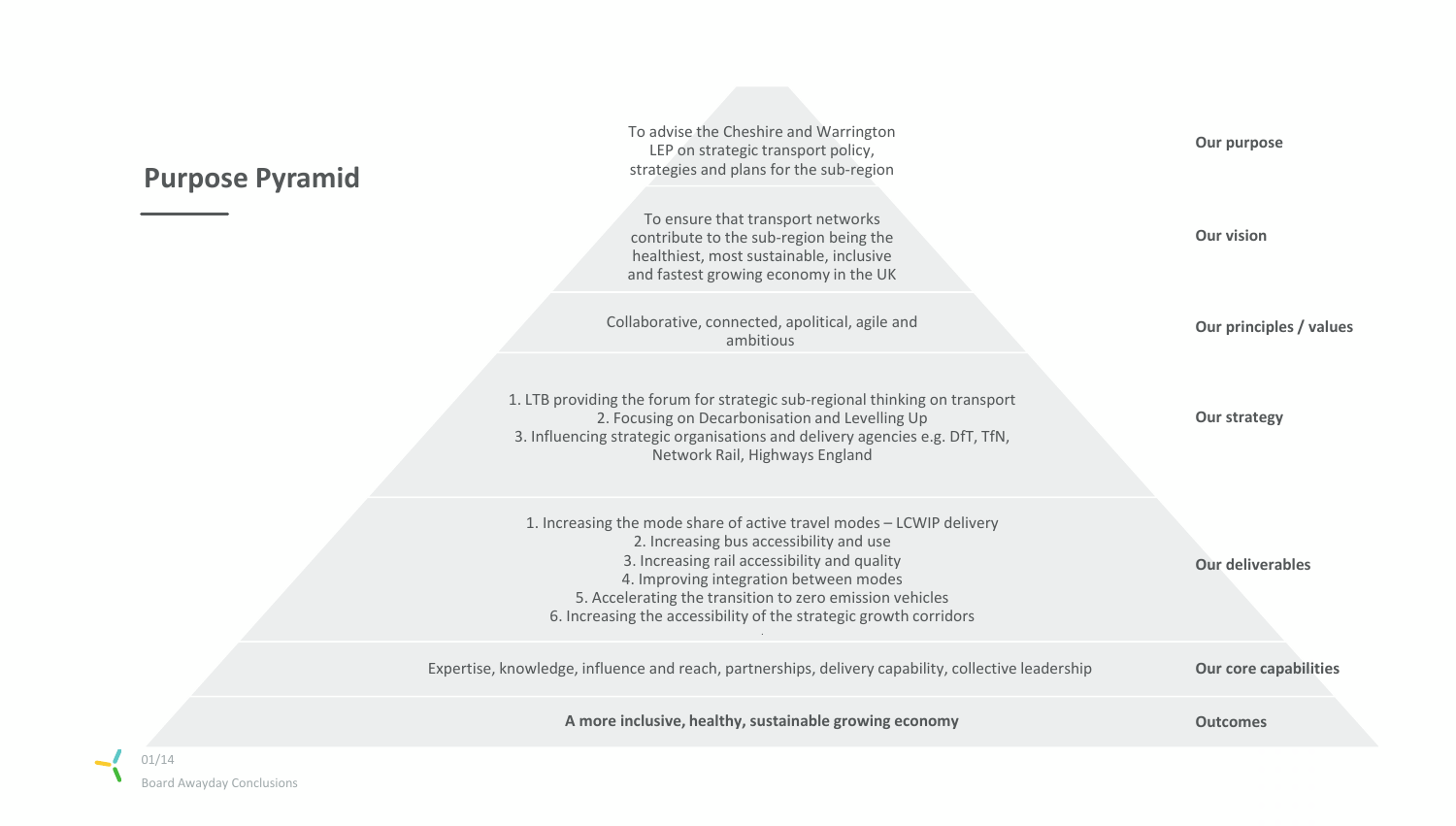## **Suggested priorities (to be agreed)**

#### **Decarbonising Transport**

- Increasing walking and cycling support delivery Local Cycling and Walking Improvement Plans and ensuring that the Plans align at a sub-regional level and integrate with public transport.
- Bus Support delivery of Bus Service Improvement Plans and Enhanced Partnerships and ensure that they consider and address subregional issues (e.g. fares boundaries, electronic ticketing) and integrate with LCWIPs and rail
- Rail
	- $\triangleright$  Improve access to rail stations by sustainable modes;
	- $\triangleright$  working with Government and the rail industry to ensure delivery of improved services and network enhancements, especially HS2, NPR, Middlewich Rail Line, Mid Cheshire Rail Line, Manchester Capacity improvements, and that the schemes integrate and reinforce each other
- Developing the thinking and strategy to transition the sub-region to zero-emission vehicles

#### **Levelling Up**

- Identifying and delivering transport investment that contributes to achieving a sustainable, healthy, inclusive, fast growing economy.
- Developing a programme of investment which can respond rapidly to government funding opportunities